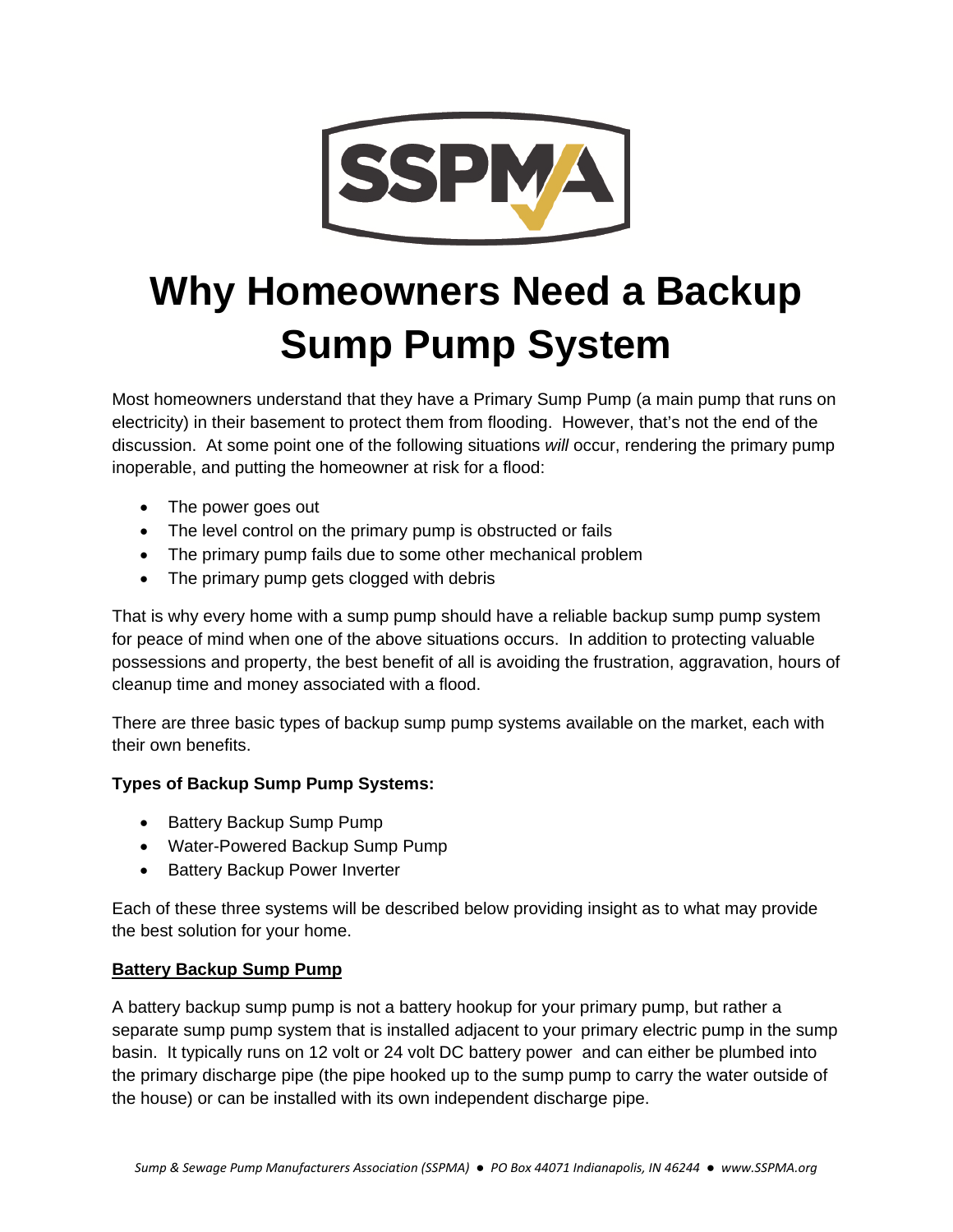

**Figure 1. Battery powered backup sump pump system.** 

The battery backup sump pump has its own float switch so that when the water rises in the sump, it raises the float and the backup pump is activated. This is important for two reasons; (1) If the primary pump cannot keep up with the inflow due to excessive amounts of water entering the sump pit during an abnormal event, the backup pump will assist the primary pump in evacuating the water. (2) In the event of a power disruption or primary pump/level control failure, it will assume the role as the primary pump allowing time for the power to be restored or the AC electric pump system to be serviced. When operating intermittently with a fully charged battery, most battery backup sump pump systems can provide pumping relief for days.

Some of the more advanced battery backup sump pump models incorporate unique monitoring systems that signal the homeowner with a visual and audio alarm when the following conditions exist:

- Fluid in the battery is low
- Battery terminals are corroded or the battery is defective
- Unit is not receiving AC power
- Pump is defective or not connected
- Pump was activated
- High Water Alarms
- Pump failure detection
- Battery charging level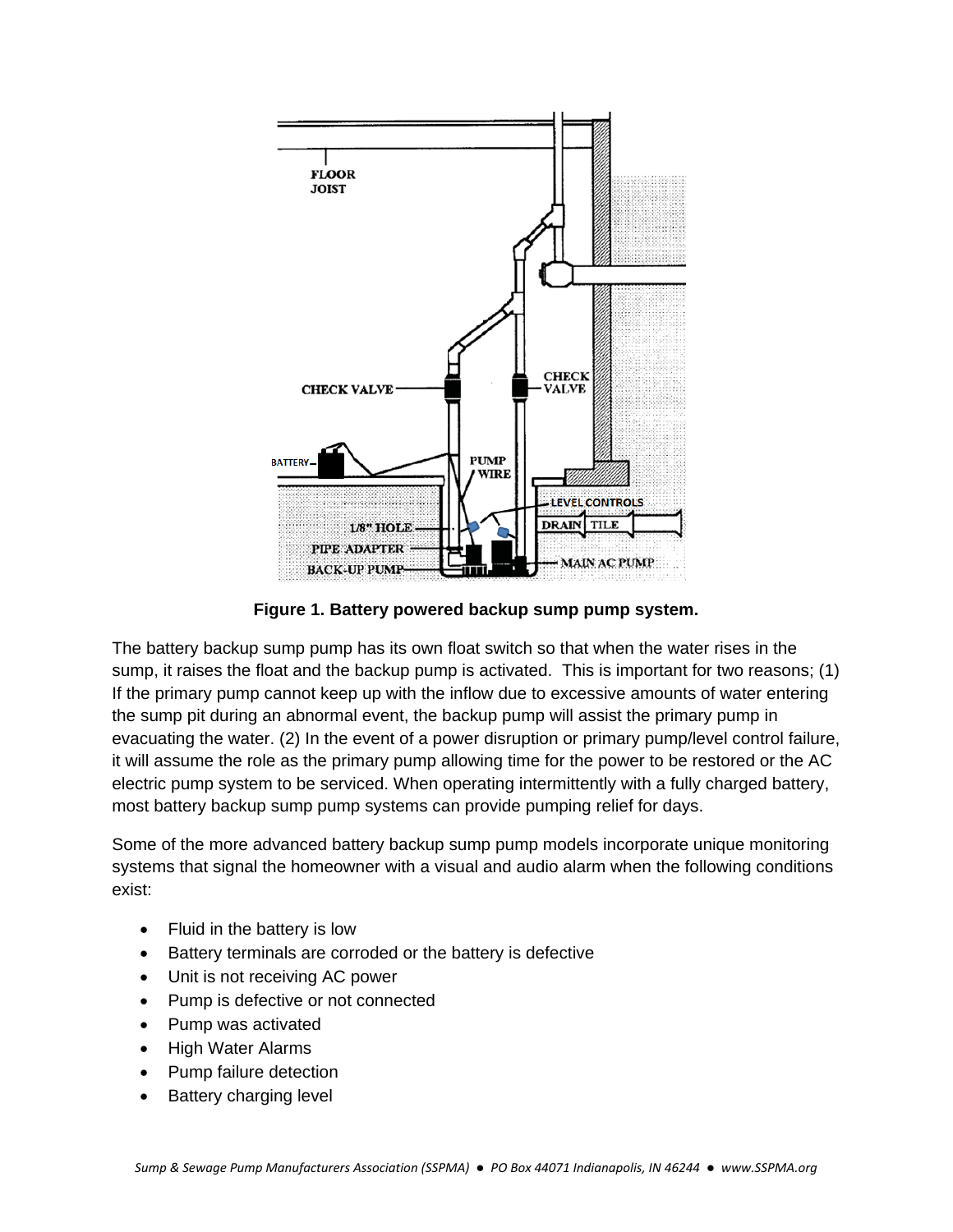In addition, top-of-the-line battery backup sump pump systems will also include export terminals, so that the homeowner can connect the system to an auto-dialer. When connected to a home security system, it can be programmed to notify one or more contact phone numbers.

## **Water-Powered Backup Sump Pump**

In areas where a pressurized municipal water supply is available (city water), a water-powered backup sump pump can be a reliable backup sump system without the need for a battery power supply. This type of system is designed to use the energy of flowing water through a venturi to create a low pressure region as the pressurized water moves through the device, which in turn allows atmospheric pressure to push water out of the sump pit and empty it.



**Figure 2. Venturi Pump**

The water-powered pump is installed in a sump pit, where a float will activate a valve to control the flow of pressurized municipal water. When the water level rises to a certain level, the valve will open. When the water lowers the valve is closed and the flow of water is stopped.

A water-powered backup sump pump is not intended to be used as a primary sump pump. It will require the use of municipal water for operation and is not as efficient as an AC powered sump pump. A water-powered backup pump must use a separate discharge than your primary pump for two reasons. If the two pumps were to be tied together, a failure of the primary pump check valve would allow the municipal water to be pumped into the sump pit through the primary pump. Similarly, a failure in the incoming water pressure from municipal water supplies could allow sump water to enter into the municipal water and risk contamination. Most water powered pump manufacturers suggest the use of a water backflow prevention device (called an RPZ valve) to protect potable water supplies. A water-powered sump pump is best used in conjunction with an alarm that will alert the user of a high water level or backup pump activity.

Please note that each municipality has their own requirements for backflow prevention in the water supply line. Make sure to contact your local water authority for information regarding the requirements for your area.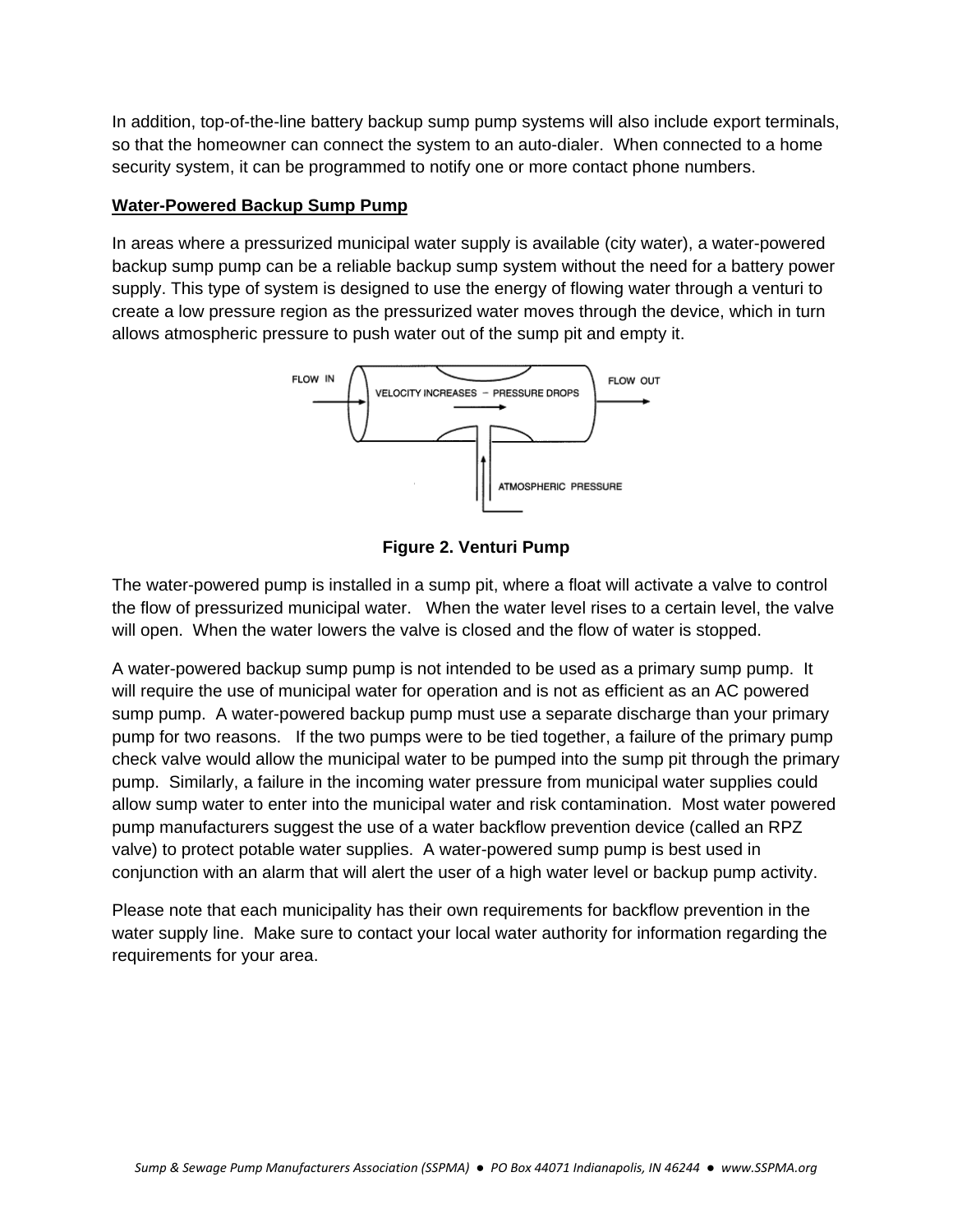

**Figure 3. Water-powered backup sump pump system.** 

# **Inverter System Backup Sump Pump**

The Battery Backup Power Inverter System has its own float switch so that when the water rises in the sump, it raises the float and the backup pump is activated. This is important for two reasons. If the primary pump cannot keep up with the inflow due to excessive amounts of water entering the sump pit during an abnormal event, the backup pump will assist the primary pump in evacuating the water. In the event of a power disruption or primary pump/level control failure, it will assume the role as the primary pump allowing time for the power to be restored or the AC electric pump system to be serviced. When operating intermittently with a fully charged battery, most battery backup sump pump systems can provide pumping relief for days.

Some of the more advanced Battery Backup Power Inverter models incorporate unique monitoring systems that signal the homeowner with a visual and audio alarm when the following conditions exist:

- Battery voltage is low
- Battery terminals are corroded or the battery is defective
- Unit is not receiving AC power
- Pump is defective
- Pump was activated
- High Water Alarms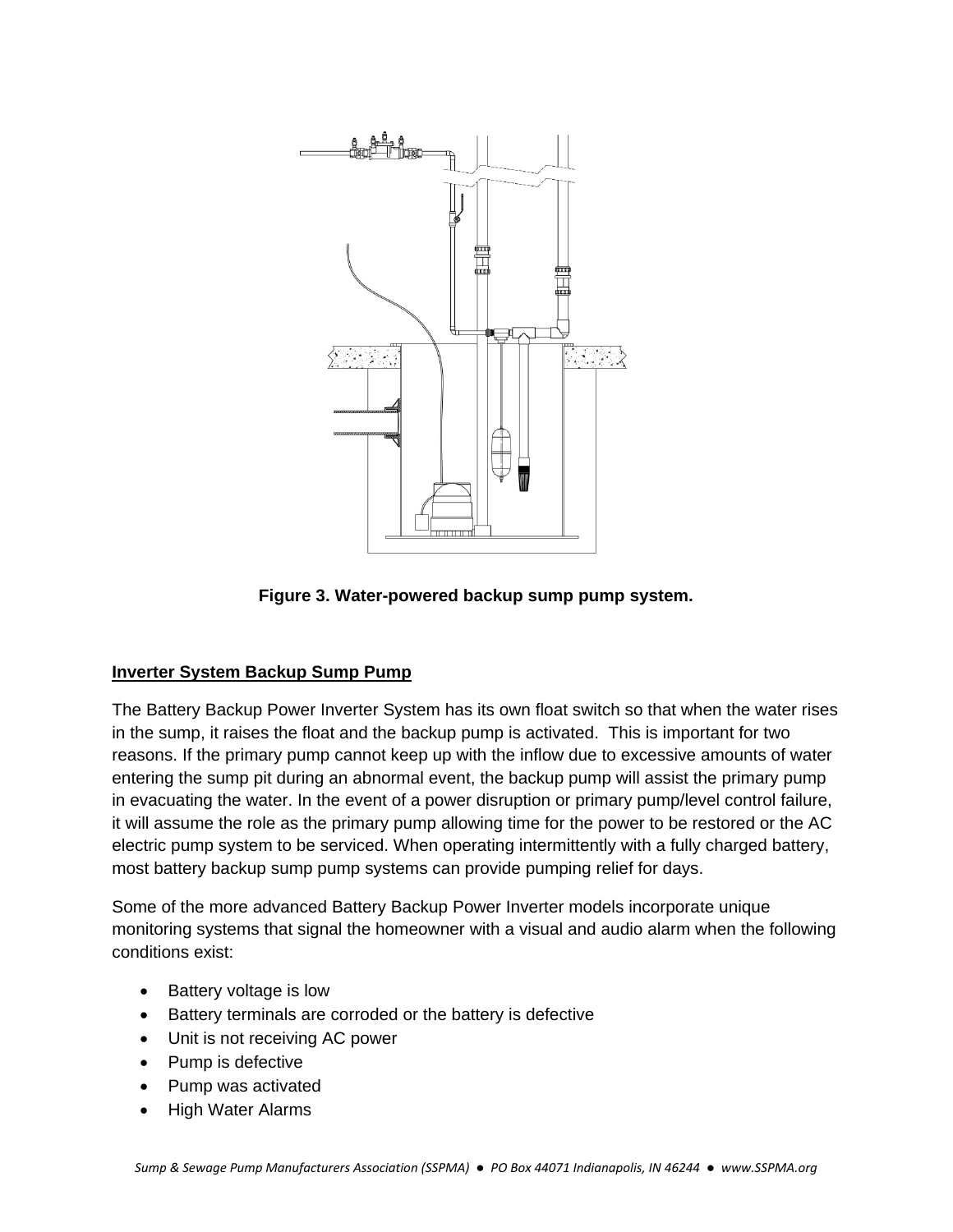- Pump failure detection
- **Battery charging level**

In addition, top-of-the-line Battery Back Up Power Inverter systems will also include export terminals, so that the homeowner can connect the system to an auto-dialer.



**Figure 4. Inverter backup sump system.** 

#### **Sizing a backup sump pump system**

A pump system is generally chosen based upon the amount of water it can pump per hour or per minute at a certain height (head). Since sump pumps are installed lower than floor level in a sump pit, they will generally be required to pump around 10 feet high to exit the basement. By referring to the pump's performance data, you will be able to determine the flow you can expect from the pump at a certain head. Note: a water-powered backup pump's performance will depend on the head as well as the incoming water pressure.